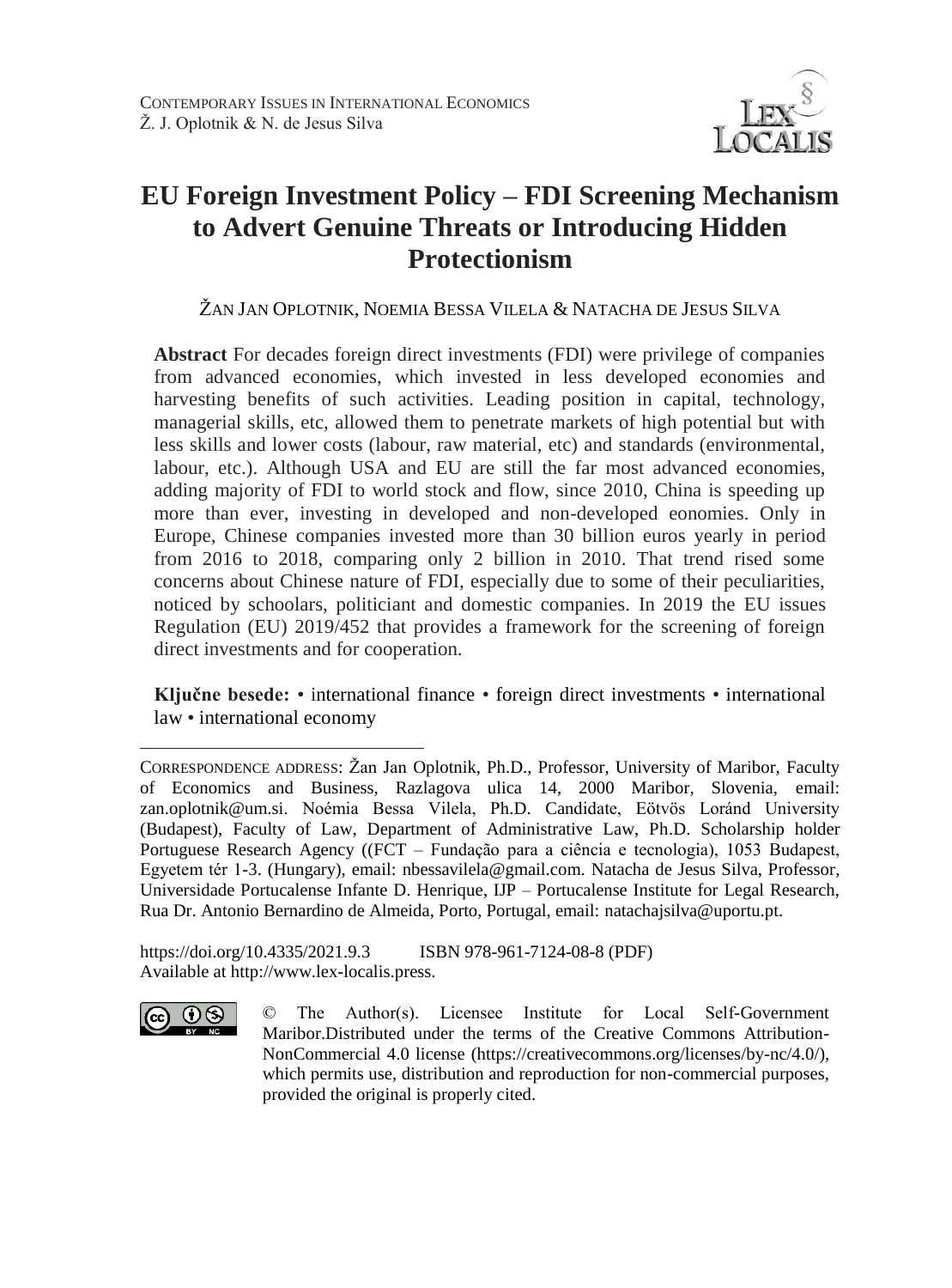### **1 Introduction**

Attracting foreign direct investment (FDI) is a constant concern of national leaders, given the acknowledged importance for the economic growth of countries recipients of FDI (World Bank, 1998). However, while accepting the importance of FDI as a driver of economic growth in recipient countries, its relevance to economic growth in sending countries is less consensual. For years, the growth of foreign capital flow in form of FDI exceeded the growth of world GDP, but a trend was reversed after the emergence of the global crisis of 2008. FDI inflows for 2012 are estimated at 1.3 trillion dollars, a figure 18% lower compared to 2011 (UNCTAD, 2013) and correspond to 2.1% of world GDP. Although booming period of pre-COVID 19 years somehow reestablished willingness of some main economics to invest abroad, many countries started to having doubts if such investments are always beneficial for them. For example, some increasing concerns raised about Chinese FDI that flooded some parts of the world, especially those in Europe and more specific those in form of M&A activities. Some concerns arise due to nature of such investments, since more and more companies that were willing to invest in Europe from China, where government backed or even owned (in the last decade almost 95% of China FDI in EU were in form of M&A and only 5% were green-field investments). Many of such investments were targeting so called "*critical infrastructure*" and security-related industries or high-tech sectors. Chinese outward FDI expanding rapidly since 2010 due to specific political and economic reasons. A key to China's ambitions in this context is the program called *China Manufacturing 2025 (CM2025) industrial policy initiative*, launched by Chinese government in 2015 that aims to upgrade China's industrial base (European Chamber, 2017).

But how and why the traditional EU liberal approach to capital movement and investments was shifting so much. If we look into traditional orthodox view on the benefits of free movement of capital, we can find arguments, like that*:"….if the flow of capital is unrestricted, capital can be directed to the places where it can be used most efficiently to generate the best returns, and it is thereby capable of contributing to an efficient squaring of demand and supply of capital within the Community* " (Hindelang, 2009, pg.19).

However, there are multiple reasons behind raising demands that capital flows in terms of M&A and other forms of FDI should be somehow controlled. We have to understand, that situation today is different than decades ago. Especially in the last decades of previous century, main direction of capital flows in forms of FDI were from developed economies to non-developed or developing countries. Benefits were mutual, since underdeveloped economies were lacking capital, technologies and skilled human resources and developed economies were seeking for new markets and profitable investment opportunities. However, situation changed in the last decades, since previously under-developed and developing economies became stronger and more recognizable, especially economies like China, India, and Russia. With accumulated resources, especially financial resources they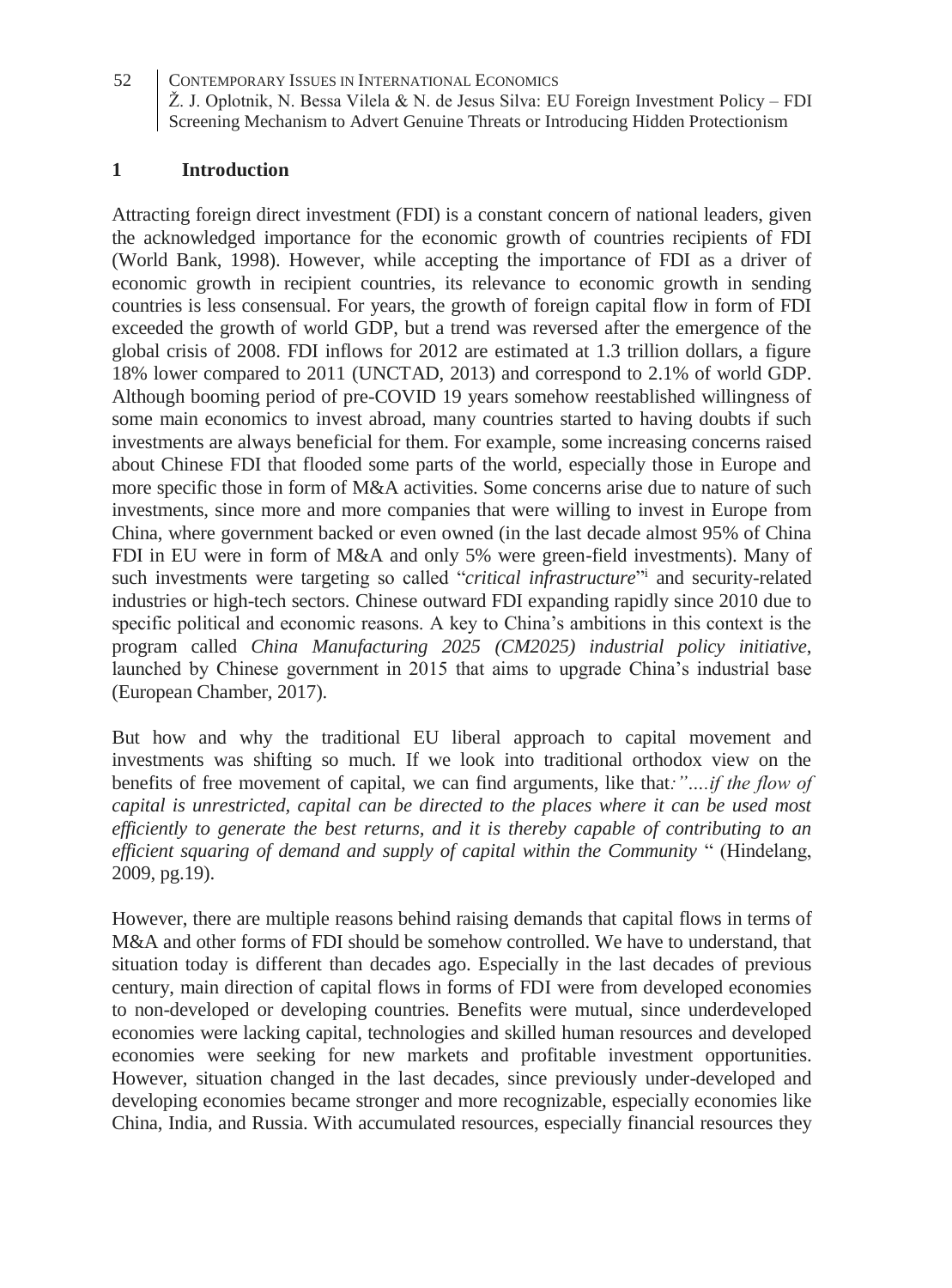become somehow a threat to developed economies through their specific nature that drives their capital investments, like; being latecomers and strategic asset-seekers, due to their unique economic and political system backed by strong government incentives, etc. Developed economies (like EU and USA) became aware of there fragilities and weaknesses which can and should be distinguished from pure protectionism. Scholars are now addressing this topic more than ever, in sense of leaking of sensitive technology and know-how, possible infiltrations, espionage and sabotage in critical infrastructure and high-tech and IT companies, etc (see also Knoerich & Miedtank, 2018, Ufimtseva, 2020, Moran, 2017).

In March 2019, in Brussels, the European Parliament and the Council, signed the FDI Regulation (Regulation (EU) 2019/452 of the European Parliament and of the Council of 19 March 2019) establishing a framework for the screening of foreign direct investments into the Union (Warchol, 2020). The Framework Regulation was adopted in April 2019, providing Member States with an enabling framework for reviewing FDI on grounds of security and public policy and increasing cooperation between them and with the European Commission (The Commission).

This Regulation entered into force on the twentieth day following that of its publication in the Official Journal of the European Union and is applicable from October 11, 2020.

Following the Proposal for a REGULATION OF THE EUROPEAN PARLIAMENT AND OF THE COUNCIL establishing a framework for screening of foreign direct investments into the European Union (COM/2017/0487 final - 2017/0224 (COD)), dating from September 2017. This new regime sets the minimum standards for Member States' review systems, builds an information sharing link between the 27 member states and the European Commission (EC), and established a formal mechanism for the EC and the Member States to provide feedback on FDI that occurs throughout the European Union.The Framework Regulation was designed to tackle the increasing wave of concerns that was developing all around EU caused by an increasing number of transfers of ownership of EU companies, in Particular, to Chinese Investors. This discomfort relates, mostly, to operations in sensitive and strategic sectors.

Having been taken by surprise by the COVID-19 crisis, several frailties were identified in the EU internal market, having led to the acknowledgment of the importance of building resilience in the health sector and the need to protect EU strategic assets.

The ongoing global coronavirus crisis has highlighted the need for a collective response from the international community to reinforce preparedness for this and future crises. In the 18 months between the enactment of the Regulation and its entry into force, several recommendations have influenced FDI screening regimes across the EU (Cuninghame, Dimitrou, & Fosselard, 2020). FDI screening is one of the priorities of the revision of the EU trade policy, launched on 16 June 2020, as, according to Valdis Dombrovskis it is the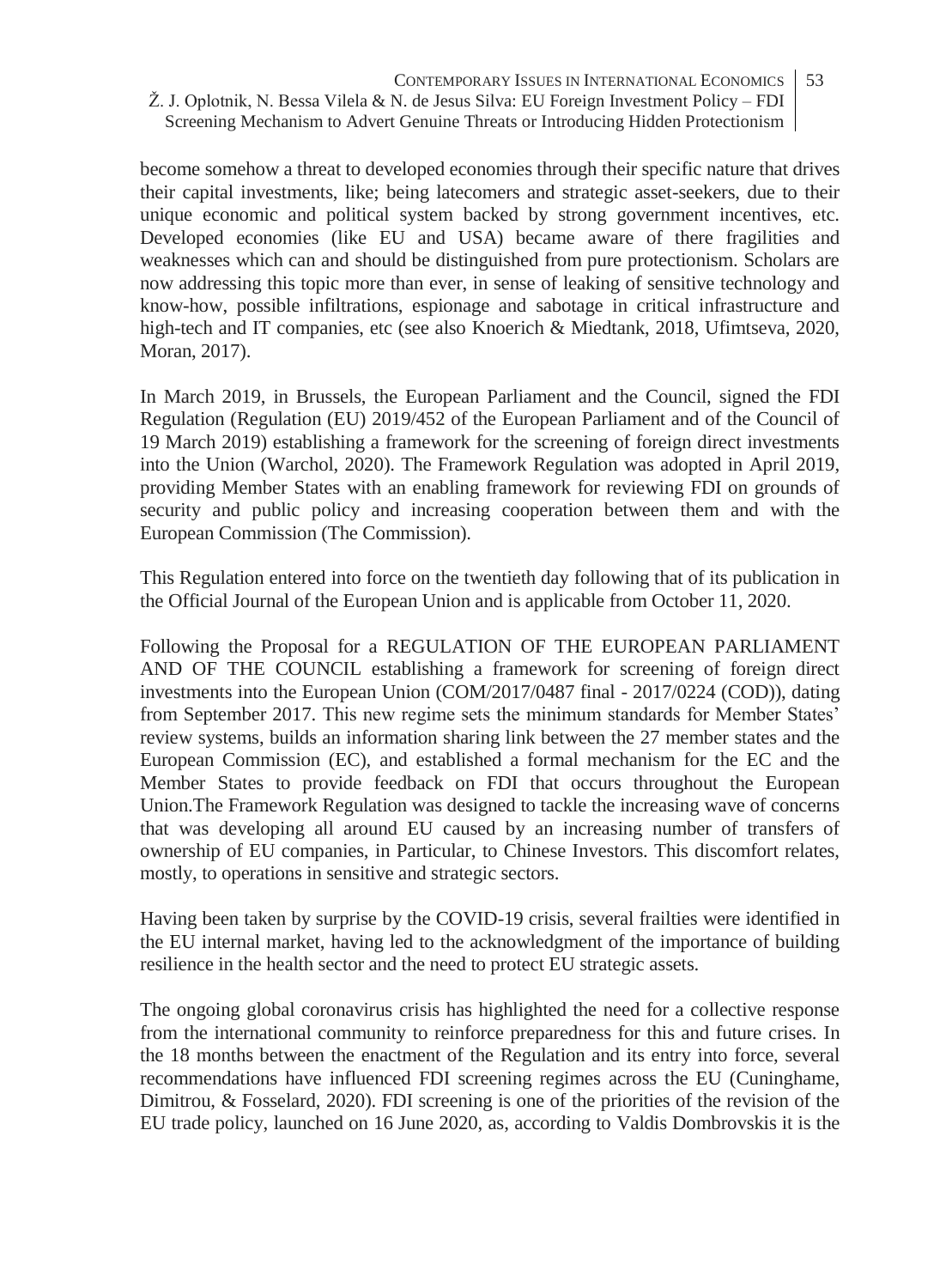launching of "a trade policy review in order to adjust the EU's approach to the global trade at this critical moment for the global economy."

### **2 Foreign Investment Regime**

The Framework Regulation (FDI Regulation) sets a legal framework that will enable a more considerable coordination in screening FDI in the European Union. The FDI Regulation does not establish a mandatory screening mechanism to be used at EU level, but rather allows the Member States to adopt their own internal policies that will secure their own national interests, as can be read in point 8 of the preamble of the Regulation. "The framework for the screening of foreign direct investments and for cooperation should provide Member States and the Commission with the means to address risks to security or public order in a comprehensive manner, and to adapt to changing circumstances, while maintaining the necessary flexibility for Member States to screen foreign direct investments on grounds of security and public order taking into account their individual situations and national specificities. The decision on whether to set up a screening mechanism or to screen a particular foreign direct investment remains the sole responsibility of the Member State concerned."

To date, and according to the last update on the existing list of screening mechanisms notified by Member States, seventeen Member Statesii of the EU and the United Kingdom have adopted different policies for securing their vital national security interests against FDI, ranging from screening procedures to partial or total prohibition of FDI in specific sectors of industry, notably defense (like in Czech Republic, Denmark, Germany, Spain, France, Italy, Latvia, Lithuania, Hungary, Malta, The Netherlands, Austria, Poland Portugal, Romania, Slovenia, Slovakia and Finland). It is expected that soon, most if not all EU Member States will have a screening mechanism in place.

| <b>Member State</b> | Name of the National Law on screening mechanisms                                                                                                                                                                                                                                                                                         |
|---------------------|------------------------------------------------------------------------------------------------------------------------------------------------------------------------------------------------------------------------------------------------------------------------------------------------------------------------------------------|
| Czechia             | Zákon č. 34/2021 Sb. o prověřování zahraničních investic                                                                                                                                                                                                                                                                                 |
| Denmark             | Lov om krigsmateriel (LBK nr $1004$ af $22/10/2012$ );<br>Lov om kontinentalsoklen og visse rørledningsanlæg på søterritoriet (LBK<br>nr 1189 af 21/09/2018)                                                                                                                                                                             |
| Germany             | Außenwirtschaftsgesetz [vom 6. Juni 2013 (BGBl. I S. 1482), das zuletzt<br>durch Artikel 4 des Gesetzes vom 20. Juli 2017 (BGBl. I S. 2789) geändert<br>worden ist] §§ 4, 5, 13 und 15;<br>Außenwirtschaftsverordnung [vom 2. August 2013 (BGBl. I S. 2865), die<br>zuletzt durch Artikel 1 der Verordnung vom 27. Februar 2019 (BAnz AT |

| Table 1: | Member state screening mechanisms according to Article 3.7. of regulation |  |  |  |
|----------|---------------------------------------------------------------------------|--|--|--|
|          |                                                                           |  |  |  |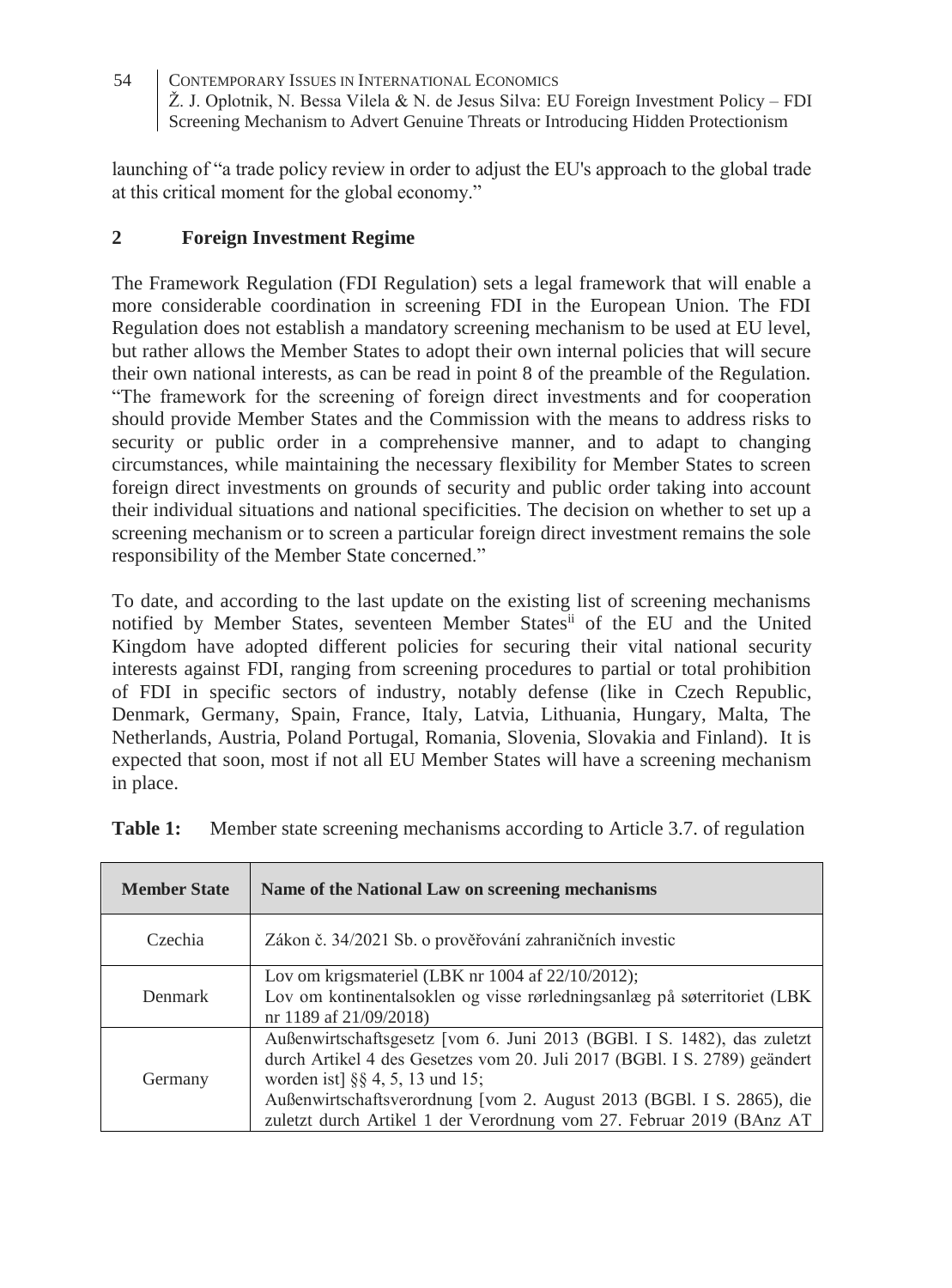CONTEMPORARY ISSUES IN INTERNATIONAL ECONOMICS 55

Ž. J. Oplotnik, N. Bessa Vilela & N. de Jesus Silva: EU Foreign Investment Policy – FDI Screening Mechanism to Advert Genuine Threats or Introducing Hidden Protectionism

| <b>Member State</b> | Name of the National Law on screening mechanisms                                                                                                                                                                                                                                                                                                                                                                                                                                                                                                                                                                                                                                                                                                                                                                                                                                                                                                                                                                                                                                                                                                                                                                                                                                                                                                                                                                                                                                                                                                                                                                                                                                                                                                            |
|---------------------|-------------------------------------------------------------------------------------------------------------------------------------------------------------------------------------------------------------------------------------------------------------------------------------------------------------------------------------------------------------------------------------------------------------------------------------------------------------------------------------------------------------------------------------------------------------------------------------------------------------------------------------------------------------------------------------------------------------------------------------------------------------------------------------------------------------------------------------------------------------------------------------------------------------------------------------------------------------------------------------------------------------------------------------------------------------------------------------------------------------------------------------------------------------------------------------------------------------------------------------------------------------------------------------------------------------------------------------------------------------------------------------------------------------------------------------------------------------------------------------------------------------------------------------------------------------------------------------------------------------------------------------------------------------------------------------------------------------------------------------------------------------|
|                     | 06.03.2019 V1) geändert worden ist] §§ 55 bis 62<br>Fünfzehnte Verordnung zur Änderung der Außenwirtschaftsverordnung;<br>Erstes Gesetz zur Änderung des Außenwirtschaftsgesetzes;<br>Runderlass Außenwirtschaft Nr. 4/2020 Sechzehnte Verordnung zur<br>Änderung der Außenwirtschaftsverordnung vom 26. Oktober 2020;<br>Sechzehnte Verordnung zur Änderung der Außenwirtschaftsverordnung<br>vom 26. Oktober 2020                                                                                                                                                                                                                                                                                                                                                                                                                                                                                                                                                                                                                                                                                                                                                                                                                                                                                                                                                                                                                                                                                                                                                                                                                                                                                                                                         |
| Spain               | Real Decreto 137/1993, de 29 de enero, por el que se aprueba el Reglamento<br>de Armas:<br>Real Decreto 664/1999, de 23 de abril, sobre inversiones exteriors;<br>Ley 19/2003, de 4 de julio, sobre régimen jurídico de los movimientos de<br>capitales y de las transacciones económicas con el exterior y sobre<br>determinadas medidas de prevención del blanqueo de capitals;<br>Real Decreto-ley 8/2020, de 17 de marzo, de medidas urgentes<br>extraordinarias para hacer frente al impacto económico y social del COVID-<br>19 Disposición final cuarta;<br>Real Decreto-ley 11/2020, de 31 de marzo, por el que se adoptan medidas<br>urgentes complementarias en el ámbito social y económico para hacer frente<br>al COVID-19, Disposición transitoria segunda, Disposición final tercera;<br>Ley 7/2010, de 31 de marzo, General de la Comunicación Audiovisual;<br>Real Decreto-ley 34/2020, de 17 de noviembre, de medidas urgentes de<br>apoyo a la solvencia empresarial y al sector energético, y en materia<br>tributaria. (ver Disposición transitoria única y Disposición final cuarta);<br>Disposición transitoria única-régimen transitorio de suspensión de<br>liberalización de determinadas inversiones extranjeras directas realizadas<br>por residentes de otros países de la Unión Europea y de la Asociación<br>Europea de Libre Comercio;<br>Disposición final cuarta - se modifica la Ley 19/2003, de 4 de julio, sobre<br>régimen jurídico de los movimientos de capitales y de las transacciones<br>económicas con el exterior;<br>Ley 3/2013, de 4 de junio, de creación de la Comisión Nacional de los<br>Mercados y la Competencia (Disposición adicional 9a)<br>Ley 9/2014, de 9 de mayo, General de Telecomunicaciones |
| France              | Code<br>monétaire<br>financier,<br>Partie<br>législative<br>et<br>Livre Ier, Titre V: les relations financières avec l'étranger Articles L.151-1 à<br>$L.151-7$ ;<br>financier<br>Code<br>monétaire<br>Partie<br>et<br>réglementaire<br>Livre 1er Titre V: les relations financières avec l'étranger Chapitre Ier :<br>Investissements étrangers soumis à autorisation;<br>Articles R.151-1 à R.153-18 Article R. 151-1 à R. 151-3 Article R. 151-4<br>Articles R. 151-5 à R. 151-11 Articles R. 151-12 à R. 151-16 Articles R.<br>151-17 et R. 151-18<br>Arrêté du 31 décembre 2019 relatif aux investissements étrangers en France;<br>Article L. 233-3 du code de commerce<br>Article L. 430-1 du code de commerce                                                                                                                                                                                                                                                                                                                                                                                                                                                                                                                                                                                                                                                                                                                                                                                                                                                                                                                                                                                                                                       |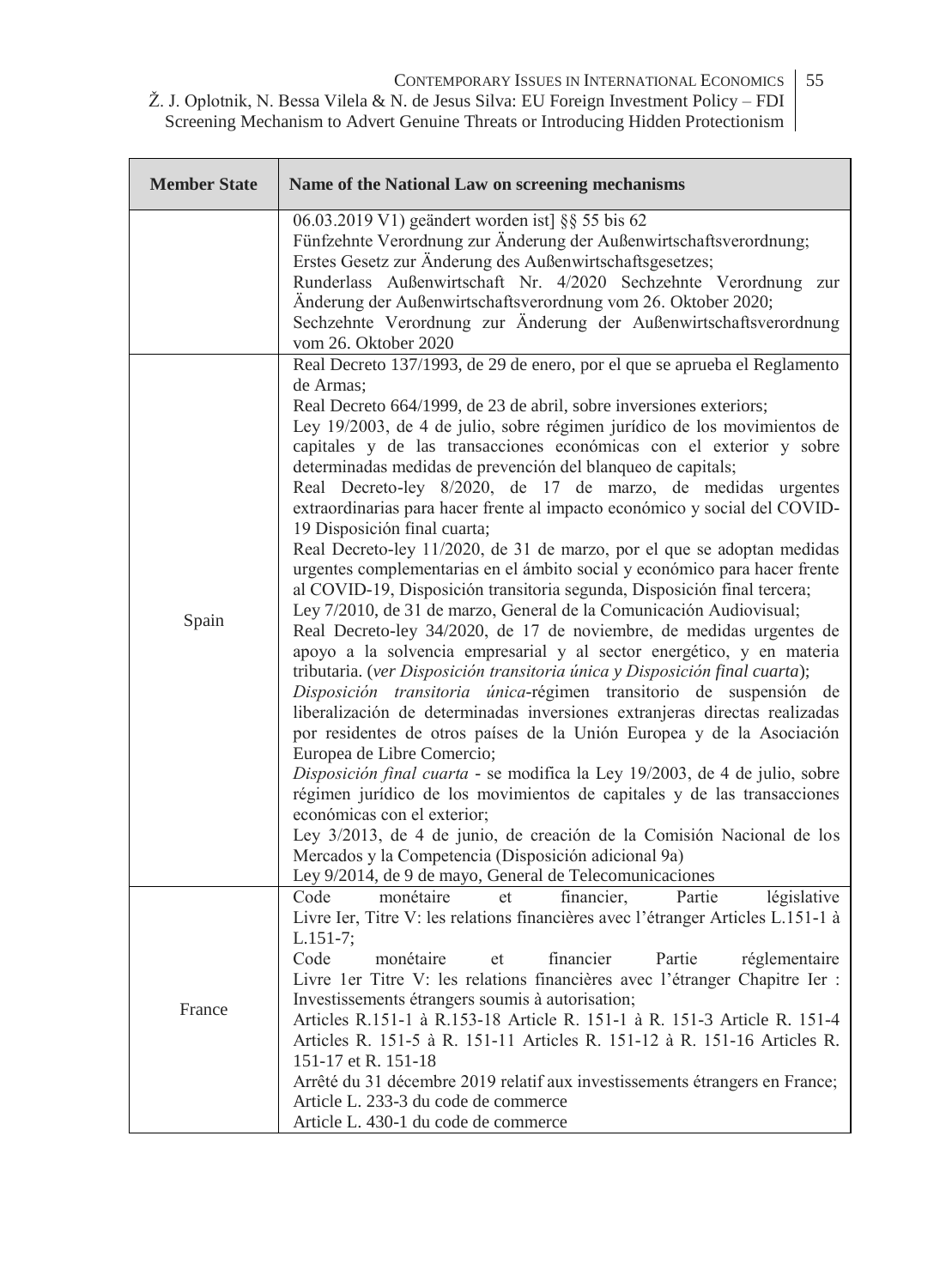| <b>Member State</b> | Name of the National Law on screening mechanisms                                                                                                                                                                                                                                                                                                                                                                                                                                                                                                                                                                                                                                                                                                                                                                                                                                                                                                                                                                                                                                                                                                                                                                                                                                                                                                                                                                                                                                                                                                                                                                                                                                                                                                                                                                                                                                                                                                                                                                                                                                                                                                                                                                                                                                                                                                                                                                                                                                                                                                                  |
|---------------------|-------------------------------------------------------------------------------------------------------------------------------------------------------------------------------------------------------------------------------------------------------------------------------------------------------------------------------------------------------------------------------------------------------------------------------------------------------------------------------------------------------------------------------------------------------------------------------------------------------------------------------------------------------------------------------------------------------------------------------------------------------------------------------------------------------------------------------------------------------------------------------------------------------------------------------------------------------------------------------------------------------------------------------------------------------------------------------------------------------------------------------------------------------------------------------------------------------------------------------------------------------------------------------------------------------------------------------------------------------------------------------------------------------------------------------------------------------------------------------------------------------------------------------------------------------------------------------------------------------------------------------------------------------------------------------------------------------------------------------------------------------------------------------------------------------------------------------------------------------------------------------------------------------------------------------------------------------------------------------------------------------------------------------------------------------------------------------------------------------------------------------------------------------------------------------------------------------------------------------------------------------------------------------------------------------------------------------------------------------------------------------------------------------------------------------------------------------------------------------------------------------------------------------------------------------------------|
|                     | Article 459 du code des douanes (sanctions pénales)                                                                                                                                                                                                                                                                                                                                                                                                                                                                                                                                                                                                                                                                                                                                                                                                                                                                                                                                                                                                                                                                                                                                                                                                                                                                                                                                                                                                                                                                                                                                                                                                                                                                                                                                                                                                                                                                                                                                                                                                                                                                                                                                                                                                                                                                                                                                                                                                                                                                                                               |
| Italy               | Decreto-legge 15 marzo 2012, n. 21 "Norme in materia di poteri speciali<br>sugli assetti societari nei settori della difesa e della sicurezza nazionale,<br>nonché per le attività di rilevanza strategica nei settori dell'energia, dei<br>trasporti e delle comunicazioni";<br>Modifiche alla disciplina dei poteri speciali nei settori di rilevanza strategica<br>disposta dagli artt. 3 e 4-bis del decreto-legge 21 settembre 2019, n. 105,<br>convertido con modificazioni dalla legge 18 novembre 2019, n. 133.;<br>Decreto-Legge 8 aprile 2020, n. 23. "Misure urgenti in materia di accesso al<br>credito e di adempimenti fiscali per le imprese, di poteri speciali nei settori<br>strategici, nonché interventi in materia di salute e lavoro, di proroga di<br>termini amministrativi e processuali." Art. 15-16;<br>Decreto del Presidente della Repubblica 19 febbraio 2014, n. 35<br>"Regolamento per l'individuazione delle procedure per l'attivazione dei<br>poteri speciali nei settori della difesa e della sicurezza nazionale, a norma<br>dell'articolo 1, comma 8, del decreto-legge 15 marzo 2012, n. 21";<br>Decreto del Presidente della Repubblica 25 marzo 2014, n. 86<br>"Regolamento per l'individuazione delle procedure per l'attivazione dei<br>poteri speciali nei settori dell'energia, dei trasporti e delle comunicazioni, a<br>norma dell'articolo 2, comma 9, del decreto-legge 15 marzo 2012, n. 21";<br>Decreto del Presidente della Repubblica 25 marzo 2014, n. 85<br>"Regolamento per l'individuazione degli attivi di rilevanza strategica nei<br>settori dell'energia, dei trasporti e delle comunicazioni, a norma dell'articolo<br>2, comma 1, del decreto-legge 15 marzo 2012, n. 21";<br>Decreto del Presidente del Consiglio dei ministri 6 giugno 2014, n. 108<br>"Regolamento per l'individuazione delle attività di rilevanza strategica per il<br>sistema di difesa e sicurezza nazionale, a norma dell'articolo 1, comma 1,<br>del decreto-legge 15 marzo 2012, n. 21";<br>Decreto del Presidente del Consiglio dei ministri 6 agosto 2014<br>"Individuazione delle modalità organizzative e procedimentali per lo<br>svolgimento delle attività propedeutiche all'esercizio dei poteri speciali";<br>L'articolo 10 ter della legge 18 dicembre 2020, n.176, che ha convertito in<br>decreto-legge<br>28<br>ottobre<br>2020<br>n.137<br>Decreto del Presidente del Consiglio dei Ministri 179 del 18 dicembre 2020;<br>Decreto del Presidente del Consiglio dei Ministri n.180 del 23 dicembre<br>2020. |
| Latvia              | Nacionālās drošības likums:<br>Noteikumi<br>par Nacionālās drošības likumā noteiktajai<br>institūcijai<br>iesniedzamo informāciju un darbībām ar informāciju par ārvalstu tiešajiem<br>ieguldījumiem (Noteikumu nosaukums MK 06.10.2020. noteikumu Nr. 622<br>redakcijā);                                                                                                                                                                                                                                                                                                                                                                                                                                                                                                                                                                                                                                                                                                                                                                                                                                                                                                                                                                                                                                                                                                                                                                                                                                                                                                                                                                                                                                                                                                                                                                                                                                                                                                                                                                                                                                                                                                                                                                                                                                                                                                                                                                                                                                                                                         |
|                     | Ministru kabineta 2017. gada 3. oktobra noteikumi Nr. 606 "Noteikumi par<br>Nacionālās drošības likumā noteiktajai institūcijai iesniedzamo informāciju<br>un darbībām ar informāciju par ārvalstu tiešajiem ieguldījumiem".                                                                                                                                                                                                                                                                                                                                                                                                                                                                                                                                                                                                                                                                                                                                                                                                                                                                                                                                                                                                                                                                                                                                                                                                                                                                                                                                                                                                                                                                                                                                                                                                                                                                                                                                                                                                                                                                                                                                                                                                                                                                                                                                                                                                                                                                                                                                      |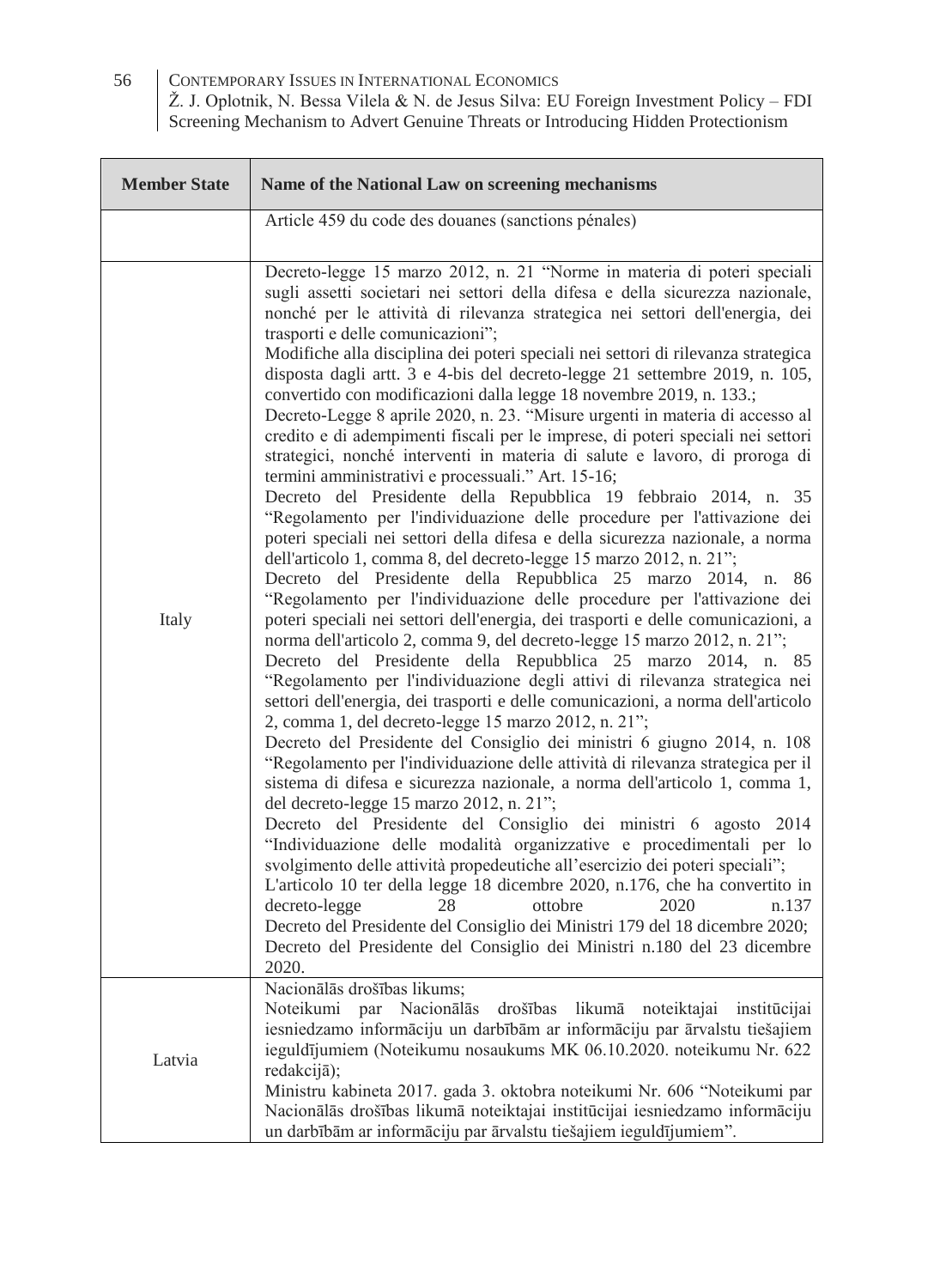CONTEMPORARY ISSUES IN INTERNATIONAL ECONOMICS | 57

Ž. J. Oplotnik, N. Bessa Vilela & N. de Jesus Silva: EU Foreign Investment Policy – FDI Screening Mechanism to Advert Genuine Threats or Introducing Hidden Protectionism

| <b>Member State</b> | Name of the National Law on screening mechanisms                                                                                                                                                                                                                                                                                                                                                                                                                                                                                                                                                                                                                                                                                                                                                                                                                                                                                                                                                                                                                                                                                                                                                                                      |
|---------------------|---------------------------------------------------------------------------------------------------------------------------------------------------------------------------------------------------------------------------------------------------------------------------------------------------------------------------------------------------------------------------------------------------------------------------------------------------------------------------------------------------------------------------------------------------------------------------------------------------------------------------------------------------------------------------------------------------------------------------------------------------------------------------------------------------------------------------------------------------------------------------------------------------------------------------------------------------------------------------------------------------------------------------------------------------------------------------------------------------------------------------------------------------------------------------------------------------------------------------------------|
| Lithuania           | Lietuvos Respublikos nacionaliniam saugumui užtikrinti svarbių objektų<br>apsaugos įstatymas, Nr. IX-1132 (nauja redakcija Nr. XIII-992, nuo 2018-<br>$01-12$ ;<br>LRV Nutarimas dėl nacionaliniam saugumui užtikrinti svarbių objektų<br>apsaugos koordinavimo komisijos darbo tvarkos aprašo patvirtinimo, Nr.<br>1540 (nauja redakcija Nr. 266, nuo 2018-03-21)<br>Nutarimas dėl nacionaliniam saugumui užtikrinti svarbių įrenginių ir turto<br>apsaugos zonų nustatymo, Nr. 1252 (nauja redakcija Nr. 746, nuo 2018-07-<br>$25$ :<br>Lietuvos Respublikos nacionaliniam saugumui užtikrinti svarbių objektų<br>apsaugos įstatymo Nr. IX-11321, 2, 4, 10, 11, 12, 13, 14, 15, 16, 17, 19, 20<br>straipsnių, 1, 2, 3, 4 priedų pakeitimo ir Įstatymo papildymo 13-1, 17-1, 19-<br>1 straipsniais ir 5 priedu įstatymas, Nr. XIII-3257;<br>Lietuvos Respublikos Vyriausybės nutarimas "Dėl Lietuvos Respublikos<br>užsienio reikalų ministerijos paskyrimo atlikti funkcijas", Nr. 1072;<br>Dėl Lietuvos Respublikos Vyriausybės 2009 m. lapkričio 25 d. nutarimo Nr.<br>1540 "Dėl Nacionaliniam saugumui užtikrinti svarbių objektų apsaugos<br>koordinavimo komisijos darbo tvarkos aprašo patvirtinimo" pakeitimo", Nr.<br>1213. |
| Hungary             | 2018. évi LVII. törvény a Magyarország biztonsági érdekét sértő külföldi<br>befektetések ellenőrzéséről;<br>246/2018. (XII.17.) Korm. rendelet a Magyarország biztonsági érdekét sértő<br>külföldi befektetések ellenőrzéséről szóló 2018. évi LVII. törvény<br>végrehajtásáról;<br>2020. évi LVIII. törvény a veszélyhelyzet megszűnésével összefüggő<br>átmeneti szabályokról és a járványügyi készültségről (85. szakasz, 276. §-<br>$292.$ §);<br>289/2020. (VI. 17.) Korm. Rendelet a magyarországi székhelyű gazdasági<br>társaságok gazdasági célú védelméhez szükséges tevékenységi körök<br>meghatározásáról                                                                                                                                                                                                                                                                                                                                                                                                                                                                                                                                                                                                                 |
| Malta               | ATT Nru LX tal-2020, 18 ta' Dicembru, 2020                                                                                                                                                                                                                                                                                                                                                                                                                                                                                                                                                                                                                                                                                                                                                                                                                                                                                                                                                                                                                                                                                                                                                                                            |
| The Netherlands     | Elektriciteitswet 1998 (artikel 86f);<br>Regeling melding wijziging zeggenschap Elektriciteitswet 1998 en Gaswet;<br>Gaswet (artikel 66e);<br>Regeling melding wijziging zeggenschap Elektriciteitswet 1998 en Gaswet;<br>Telecommunicatiewet (hoofdstuk 14a);<br>Besluit ongewenste zeggenschap telecommunicatie                                                                                                                                                                                                                                                                                                                                                                                                                                                                                                                                                                                                                                                                                                                                                                                                                                                                                                                     |
| Austria             | Außenwirtschaftsgesetz 2011 - AußWG 2011;<br>Investitionskontrollgesetz sowie Änderung des Außenwirtschaftsgesetzes<br>2011;<br>Bundesgesetz über die Kontrolle von ausländischen Direktinvestitionen<br>(Investitionskontrollgesetz - InvKG), StF: BGBl. I Nr. 87/2020 (NR: GP<br>XXVII RV 240 AB 276 S. 45. BR: AB 10376 S. 910.)                                                                                                                                                                                                                                                                                                                                                                                                                                                                                                                                                                                                                                                                                                                                                                                                                                                                                                   |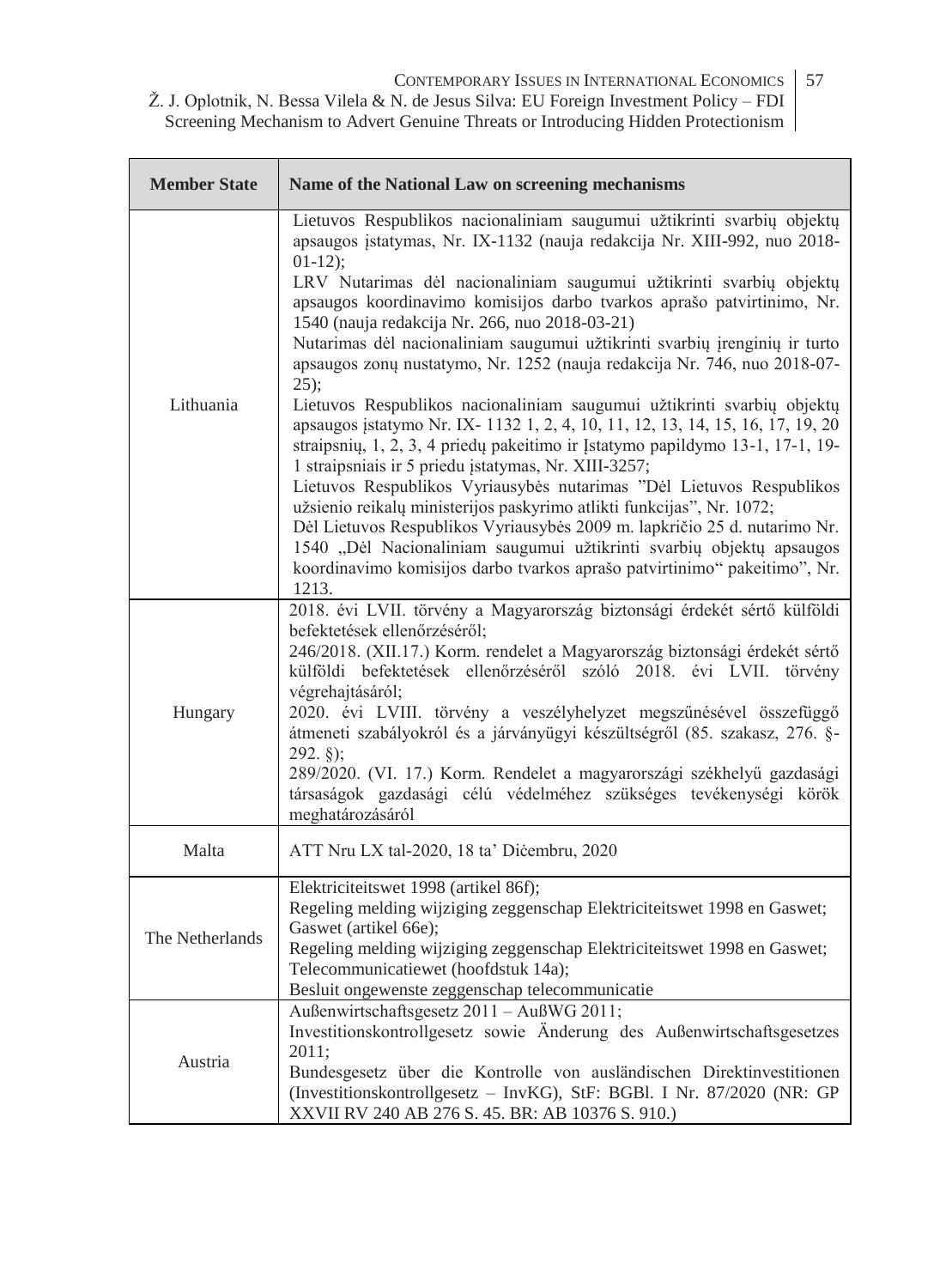58 CONTEMPORARY ISSUES IN INTERNATIONAL ECONOMICS Ž. J. Oplotnik, N. Bessa Vilela & N. de Jesus Silva: EU Foreign Investment Policy – FDI

Screening Mechanism to Advert Genuine Threats or Introducing Hidden Protectionism

| <b>Member State</b> | Name of the National Law on screening mechanisms                                                                                                                                                                                                                                                                                                                                                                                                                                                                                                                                                                                                           |
|---------------------|------------------------------------------------------------------------------------------------------------------------------------------------------------------------------------------------------------------------------------------------------------------------------------------------------------------------------------------------------------------------------------------------------------------------------------------------------------------------------------------------------------------------------------------------------------------------------------------------------------------------------------------------------------|
| Poland              | Ustawa z dnia 24 lipca 2015 r. o kontroli niektórych inwestycji<br>Dz. U. 2015 poz. 1272 (wraz z późniejszymi zmianami);<br>Rozporządzenie Rady Ministrów z dnia 27 grudnia 2018 r. w sprawie<br>podmiotów<br>podlegających<br>ochronie<br>wykazu<br>Dz. U. 2018 poz. 2524;<br>Ustawa z dnia 19 czerwca 2020 r. o dopłatach do oprocentowania kredytów<br>bankowych udzielanych przedsiębiorcom dotkniętym skutkami COVID-19<br>oraz o uproszczonym postępowaniu o zatwierdzenie układu w związku z<br>wystąpieniem COVID-19<br>Dz. U. poz. 1086;<br>Ustawa z dnia 24 lipca 2015 r. o kontroli niektórych inwestycji<br>Dz.U. 2020 r. poz. 117, 284 i 1086 |
| Portugal            | Decreto-Lei no 138/2014, publicado no Diário da República, 1.a série, N.o<br>177, 15 de setembro - que estabelece o regime de salvaguarda de ativos<br>estratégicos essenciais para garantir a segurança da defesa e segurança<br>nacional e do aprovisionamento do País em serviços fundamentais para o<br>interesse nacional, nas áreas da energia, dos transportes e comunicações                                                                                                                                                                                                                                                                       |
| Romania             | Legea nr. 21 din 10 aprilie 1996 a CONCURENȚEI – Republicată<br>Art. $47(9)-(12)$                                                                                                                                                                                                                                                                                                                                                                                                                                                                                                                                                                          |
| Slovenia            | Zakon o interventnih ukrepih za omilitev in odpravo posledic epidemije<br>COVID-19 (ZIUOOPE), Official Journal No. 80/20 (adopted 29 May 2020,<br>in force as of 31 May 2020)                                                                                                                                                                                                                                                                                                                                                                                                                                                                              |
| Slovakia            | § 9a, § 9b, § 9c, § 9d, § 9e of Act No. 45/2011 Coll. on Critical<br>Infrastructure as amended by the Act No. 72/2021 Coll.                                                                                                                                                                                                                                                                                                                                                                                                                                                                                                                                |
| Finland             | Laki ulkomaalaisten yritysostojen seurannasta (172/2012) – amendment<br>496/2014;<br>Laki eräiden kiinteistönhankintojen luvanvaraisuudesta (470/2019);<br>Laki ulkomaalaisten yritysostojen seurannasta (172/2012)                                                                                                                                                                                                                                                                                                                                                                                                                                        |

Such mechanisms find its legal basis in the lettering of the Treaty of Functioning of the European Union (TFEU), especially in Article 346/1(b). which concedes each Member State the right to "*take such measures as it considers necessary for the protection of the essential interests of its security that relate to the production of or trade in arms, munitions and war material*" with the proviso that, such measures do not "*adversely affect the conditions of competition in the internal market regarding products which are not intended for specifically military purposes*".

Article 63 TFEU prohibits all restrictions on the freedom of movement of capital and payments between Member States or between Member States and third countries (Kolo & Wälde, 2008) by stating: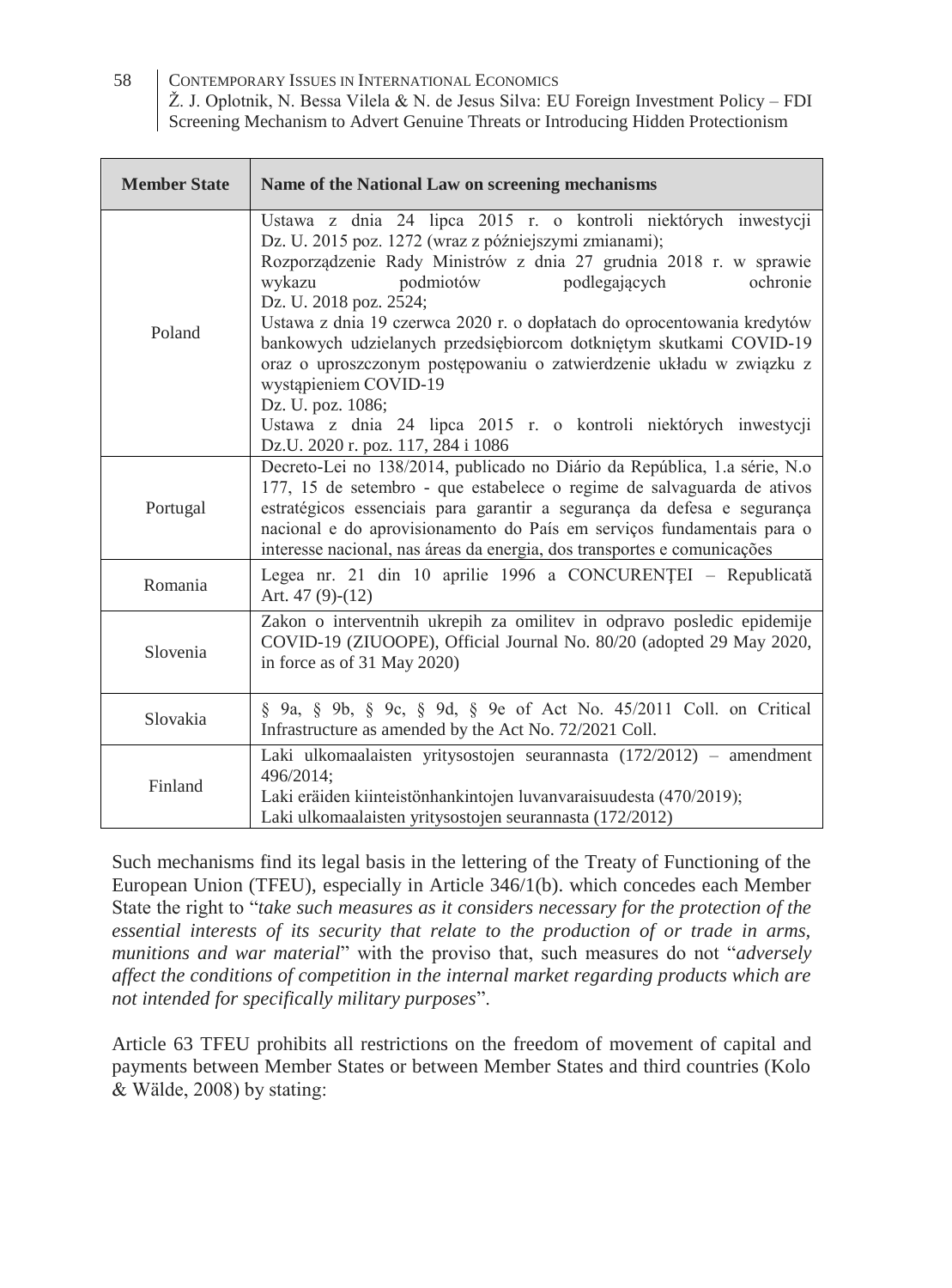- 1. within the framework of the provisions set out in this Chapter, all restrictions on the movement of capital between Member States and between Member States and third countries shall be prohibited; and
- 2. Within the framework of the provisions set out in this Chapter, all restrictions on payments between Member States and between Member States and third countries shall be prohibited.

Regardless of the above-cited Article, the TFEU foresees a derogation from the prohibition there it contained. Article 65 brings for derogation from this prohibition; allowing Member States to, as long as grounded on public policy or public security, take the necessary measures.

- 1 The provisions of Article 63 shall be without prejudice to the right of Member States:
	- (a) to apply the relevant provisions of their tax law which distinguish between taxpayers who are not in the same situation with regard to their place of residence or with regard to the place where their capital is invested.
	- (b) to take all requisite measures to prevent infringements of national law and regulations, in particular in the field of taxation and the prudential supervision of financial institutions, or to lay down procedures for the declaration of capital movements for purposes of administrative or statistical information, or to take measures which are justified on grounds of public policy or public security.
- 2 The provisions of this Chapter shall be without prejudice to the applicability of restrictions on the right of establishment, which are compatible with the Treaties.
- 3 The measures and procedures referred to in paragraphs 1 and 2 shall not constitute a means of arbitrary discrimination or a disguised restriction on the free movement of capital and payments as defined in Article 63.
- 4 In the absence of measures pursuant to Article 64(3), the Commission or, in the absence of a Commission decision within three months from the request of the Member State concerned, the Council, may adopt a decision stating that restrictive tax measures adopted by a Member State concerning one or more third countries are to be considered compatible with the Treaties in so far as they are justified by one of the objectives of the Union and compatible with the proper functioning of the internal market. The Council shall act unanimously on application by a Member State.

Claiming public policy and public security reasons (Barnard, 2019), while deciding on matters regarding FDI, must not constitute 'a means of arbitrary discrimination or a disguised restriction on the free movement of capital and payments' as can be understood by the provisions set forth in Article 63.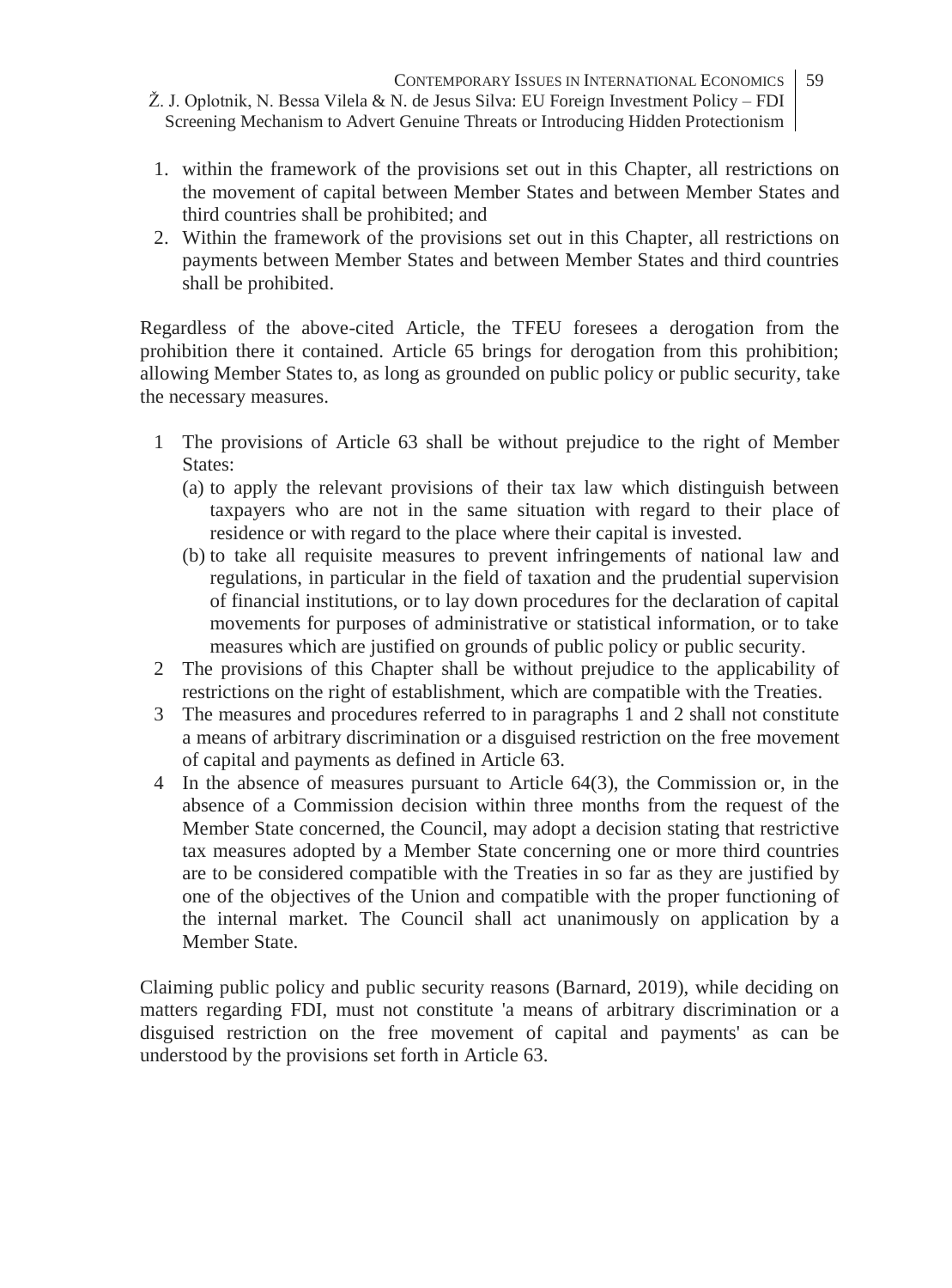- 60 CONTEMPORARY ISSUES IN INTERNATIONAL ECONOMICS Ž. J. Oplotnik, N. Bessa Vilela & N. de Jesus Silva: EU Foreign Investment Policy – FDI Screening Mechanism to Advert Genuine Threats or Introducing Hidden Protectionism
- **Image 1:** Overview of Specific Exceptions stipulated in The Treaty regarding Free Movement of Capital



The European Court of Justice, herein after, The Court, has previously ruled on the concept of "*Public security grounds for derogating from the freedom of movement of capital*" namely in Case C-483/99 Judgment of the Court of 4 June 2002, Commission of the European Communities v French Republic, where, alongside with Case C-367/97 Judgement of the Court of 4 June 2002, Commission of the European Communities v Portugal and C-503/99 Judgment of the Court of 4 June 2002, Commission of the European Communities v Kingdom of Belgium, The Court rules on the restrictions set for the acquisition of shares, in relation to the freedom of movement of capital, guaranteed, at the time, by the EC Treaty (Kronenberger, 2003).

In particular, The Court mentions, in paragraph 47 of Case C- 483/99 that: "*In the present case, the objective pursued by the legislation at issue, namely the safeguarding of supplies of petroleum products in the event of a crisis, falls undeniably within the ambit of a legitimate public interest. Indeed, the Court has previously recognised that the public-security considerations which may justify an obstacle to the free movement of goods include the objective of always ensuring a minimum supply of petroleum products [Campus Oil, paragraphs 34 and 35). The same reasoning applies to obstacles to the free movement of capital, since public security is also one of the grounds of justification referred to in Article 73d(1)(b) of the Treaty*."

And, in Paragraph 45 of Case C-503/99 by stating that "*The free movement of capital, as a fundamental principle of the Treaty, may be restricted only by national rules which are justified by reasons referred to in Article 73d(1) of the Treaty or by overriding*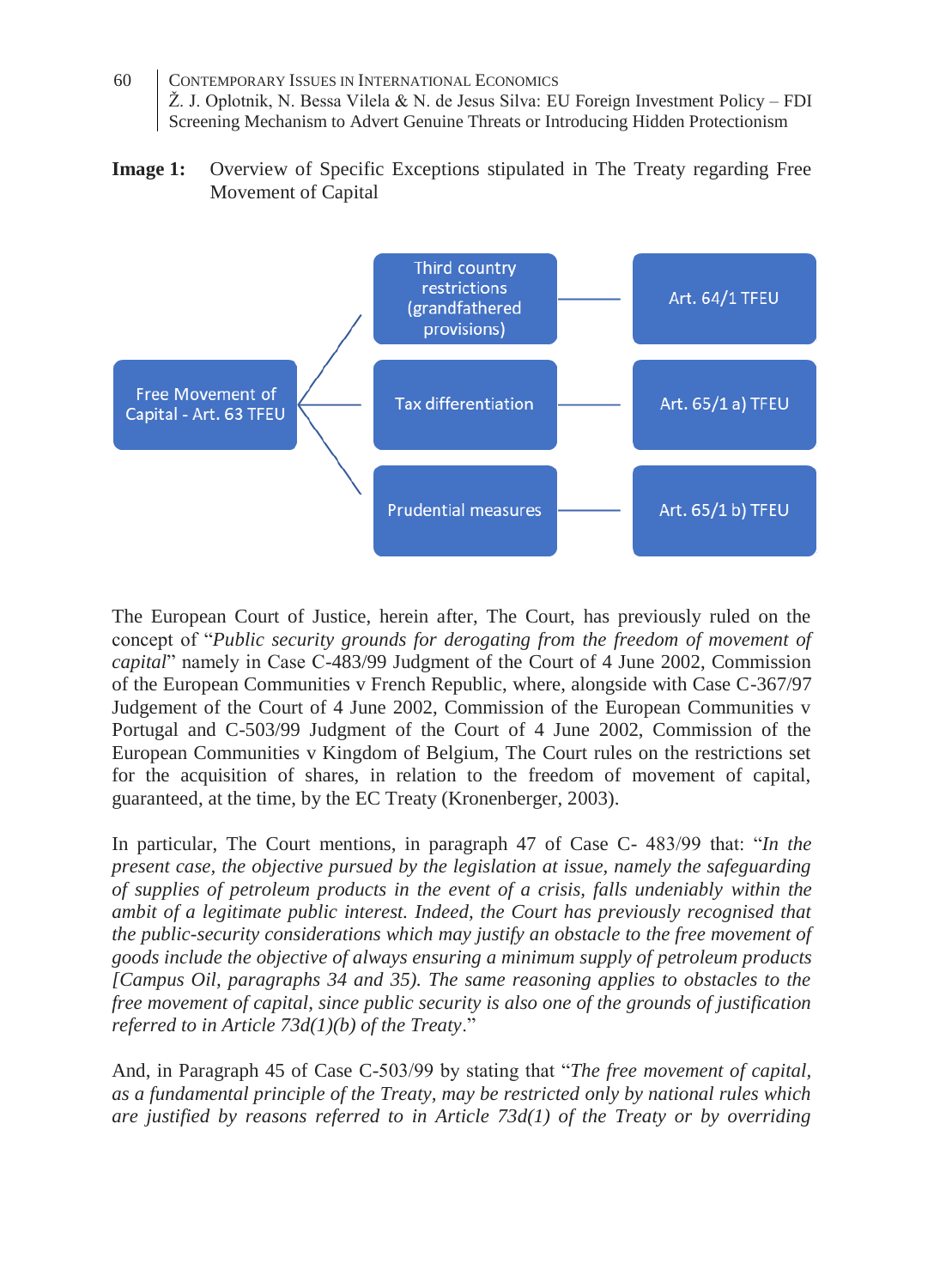*requirements of the general interest and which are applicable to all persons and undertakings pursuing an activity in the territory of the host Member State. Furthermore, in order to be so justified, the national legislation must be suitable for securing the objective which it pursues and must not go beyond what is necessary in order to attain it, so as to accord with the principle of proportionality (see, to that effect, Joined Cases C-163/94, C-165/94 and C-250/94 Sanz de Lera and Others [1995] ECR I-4821, paragraph 23, and Case C-54/99 Église de Scientologie [2000] ECR I-1335, paragraph 18)*."

The Commission, as well as the Member States have established a contact point for the implementation of this Regulation.

## **2.1 Procedural Aspects of the cooperation Mechanism**

According to the Framework Regulation, each Member State keeps sole responsibility for its national security and the right to protect its essential security interests. The Regulation's goal is to ensure a Union-wide coordination and cooperation between Member States and the European Commission.

As a first step, following Article 6 of the FDI Regulation, it is up to the Member States to notify all other 26 Member States and the European Commission of all Foreign Direct Investments that takes place in the territory of the said Member State, which in undergoing screening. Article 6/ 1 advises Member States to include, in the notification, "*a list of Member States whose security or public order is deemed likely to be affected. As part of the notification, and where applicable, the Member State undertaking the screening shall endeavour to indicate whether it considers that the foreign direct investment undergoing screening is likely to fall within the scope of Regulation (EC) No 139/2004*".

It is provided that (for example in Theodoropoulou & Catrain, 2020), the notification by the Member State to the other Member States and the Commission (Article 9) about Foreign Direct Investments taking place, includes the following information:

- a) the ownership structure of the foreign investor and of the undertaking in which the foreign direct investment is planned or has been completed, including information on the ultimate investor and participation in the capital of Foreign Direct Investment;
- b) the approximate value of the Foreign Direct Investments;
- c) the products, services and business operations of the foreign investor and of the undertaking in which the foreign direct investment is planned or has been completed;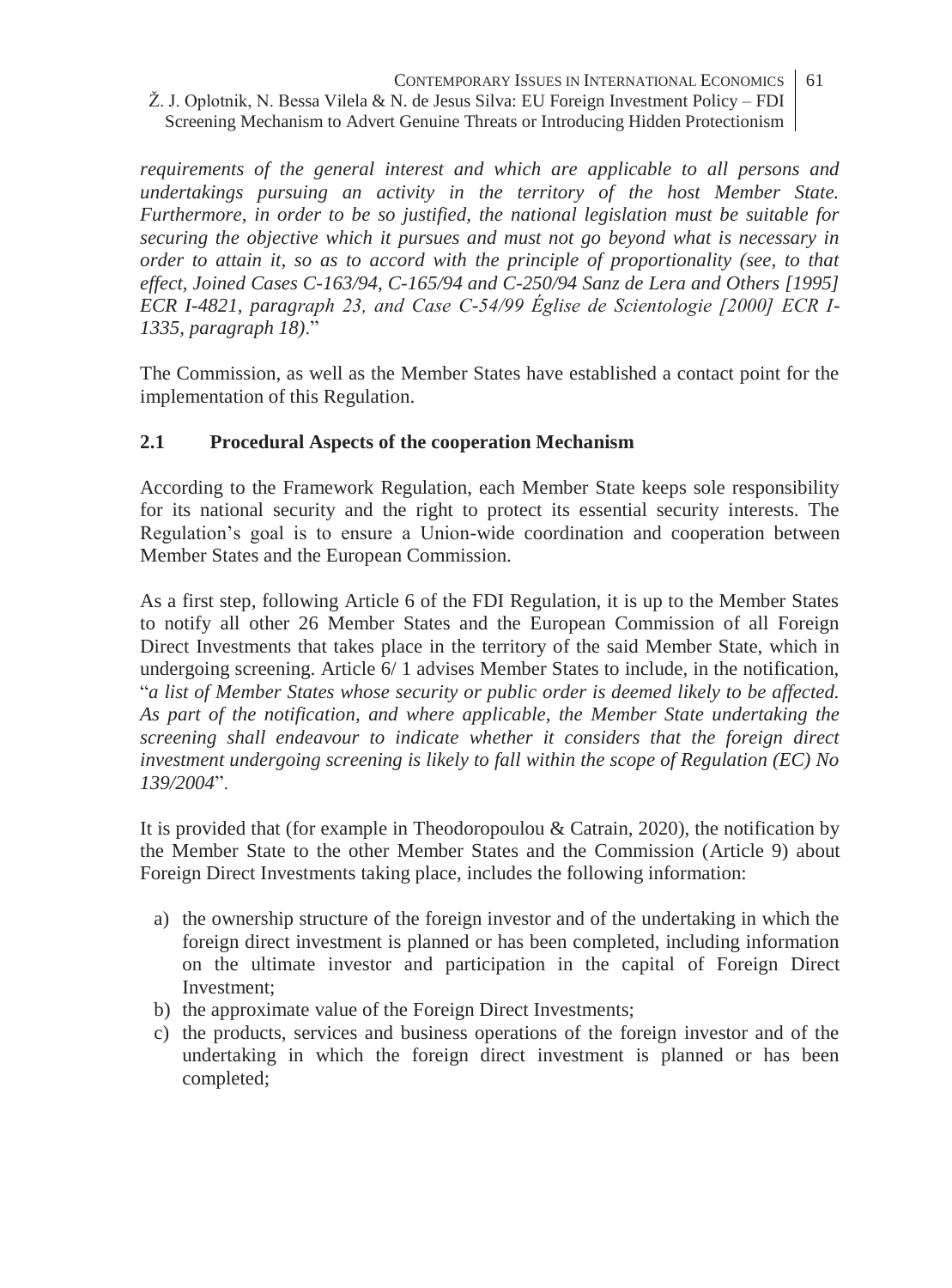- 62 CONTEMPORARY ISSUES IN INTERNATIONAL ECONOMICS Ž. J. Oplotnik, N. Bessa Vilela & N. de Jesus Silva: EU Foreign Investment Policy – FDI Screening Mechanism to Advert Genuine Threats or Introducing Hidden Protectionism
	- d) the Member States in which the foreign investor and the undertaking in which the foreign direct investment is planned or has been completed conduct relevant business operations;
	- e) the funding of the investment and its source, on the basis of the best information available to the Member State;
	- f) the date when the foreign direct investment is planned to be completed or has been completed.

It follows that the remaining Member States ought to, following Article 6/6, within fifteen calendar days following the receipt of that notice, notify the Member State undertaking the screening of Foreign Direct Investments, if applicable, of their intention to provide comments. Comments provided by the remaining Member States shall not be presented later than thirty-five calendars day after having received the initial notice from the member state. The Member States issuing the comments shall sent, simultaneously, its comments to the European Commission (Article 6/2), it is up to the Commission to notify all Members States that comments about planned foreign investment were provided. The Commission has supplementary five days to the Member States when it may issue an opinion addressed to the Member State undertaking the screening (Article 6/7, in fine). The Commission may issue an opinion: (1) irrespective of whether other Member States have provided comments; (2) following comments from other Member States. Such opinion is The Commission shall issue such opinion when at least one third of Member States consider that a FDI that is planned to take place, is likely to affect their security or public order (Article 6/3).

The Member State undertaking the screening shall take into consideration both the opinion of its peers and the Commission's. The Member State is advised to accept the Commission's opinion; choosing not to, it should provide concrete explanation on the grounds that lead to that decision (Article 6/9). Accordingly, the Regulation obliges all Member states to cooperate and share information requested. The Member State undertaking the screening shall give "due consideration" to the comments of the other Member States albeit retaining the final screening decision. The principal instruments of cooperation are mechanisms for notifications and for sharing information on FDI screening among Member States and between Member States and the Commission and the possibility for the Commission to issue non-binding opinions to Member States regarding the screening of concrete FDI projects (Schill, 2019).

The Regulation also foresees Cooperation mechanism in relation to foreign direct investments not undergoing screening, in its Article 7. In this case, as in the case of foreign investments undergoing screening, if likely to affect the security or public order, or in case a Member State holds relevant information in relation to that foreign direct investment, comments shall be provided to the Member State where the FDI is taking place. The Member State providing comments shall send those comments to the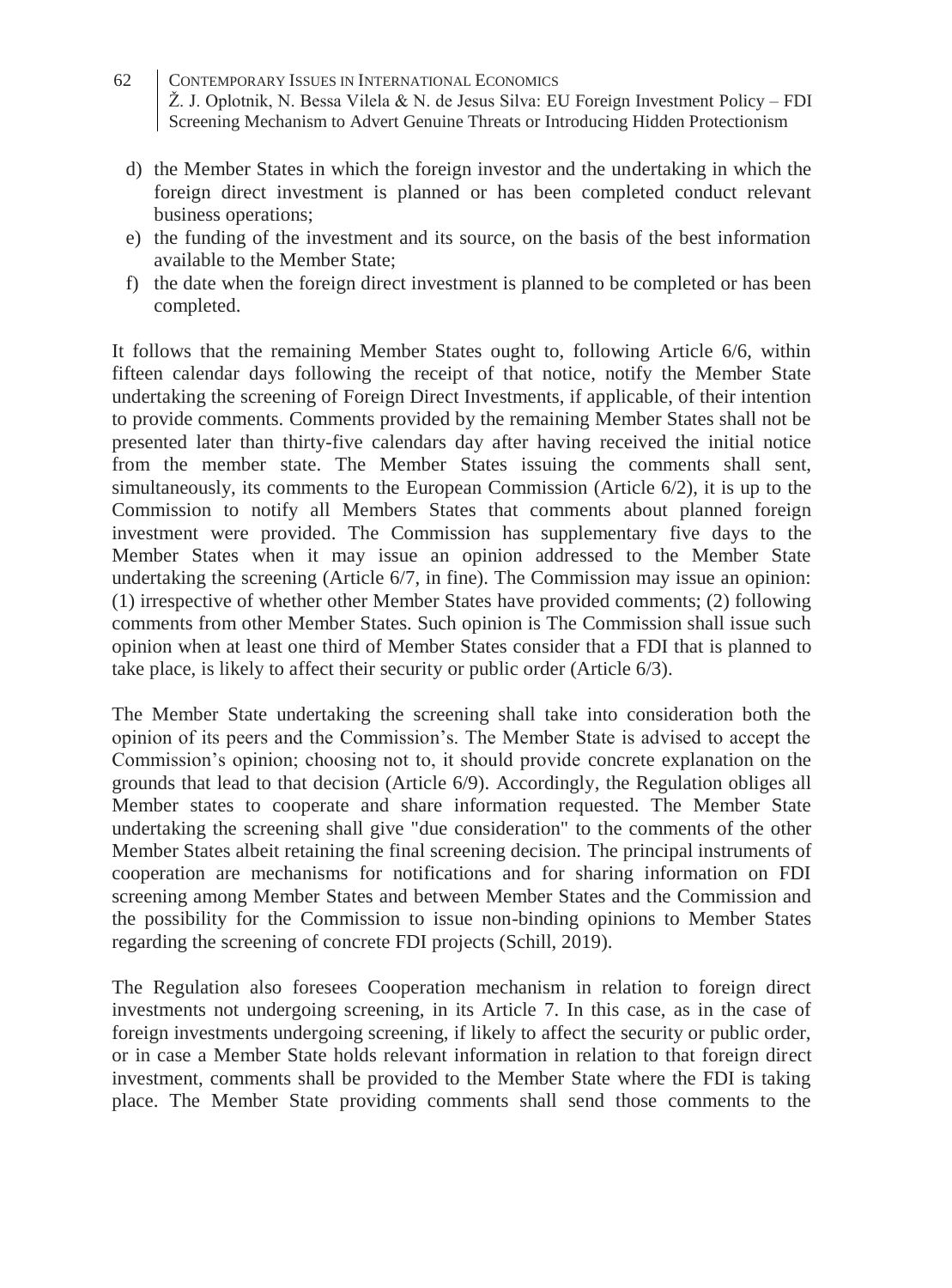Commission simultaneously, no later than 15 months after the Foreign Direct Investment has been completed (Article 7/ 8, in fine).

### **3 Special guidelines on the screening of Foreign Direct Investment in the context of the COVID 19 pandemic**

Due to the pandemic situation, in March 25, 2020 the European Commission issued a communication providing guidance on the screening of Foreign Direct investiment in the COVID-19 pandemic context. The Commission calls on all Member States to develop new and solidify existing screening mechanisms in order to protect "*critical health infrastructure, supply of critical inputs, and other critical sectors*." (Crane, et al., 2000).

# **3.1 The EC Communication of March 25, 2020**

In 2020, on the 25th of March, in light of the COVID-19 pandemics, the European Commission issued guidelines to harmonize the EU's approach to investment screening in order to protect the EU's critical assets and technologies from potential hostile takeovers and investments by non-EU companies (Berg, Forwood, Schulz, & Vangenechten, 2020). The European Commission has, for as long as one can remember, been concerned about undertakings from those European strategic industries which have been subject to the acquisition by non-European companies (Slawotsky, 2021). There is a special stress in State-Owned enterprises, even though all sorts of undertakings are mentioned (Das, 2021).

The COVID-19 crisis has caused tremendous stress and carries out severe consequences for the market economy of the Union, namely in the field of competition law (Rakic, 202). To tackle the threats faced due to the pandemics, the Commission stepped up efforts to intensify the safeguarding of EU undertakings by issuing a "Guidance for Member States concerning FDI and free movement of capital from third countries, and the protection of Europe's strategic assets, ahead of the application of Regulation (EU) 2019/452"

It can be read, in the aforementioned guidelines that "among the possible consequences of the current economic shock is an increased potential risk to strategic industries, in particular but by no means limited to healthcare- related industries.". The Commission stresses that "there could be an increased risk of attempts to acquire healthcare capacities (for example for the productions of medical or protective equipment) or related industries such as research establishments (for instance developing vaccines) via foreign direct investment.".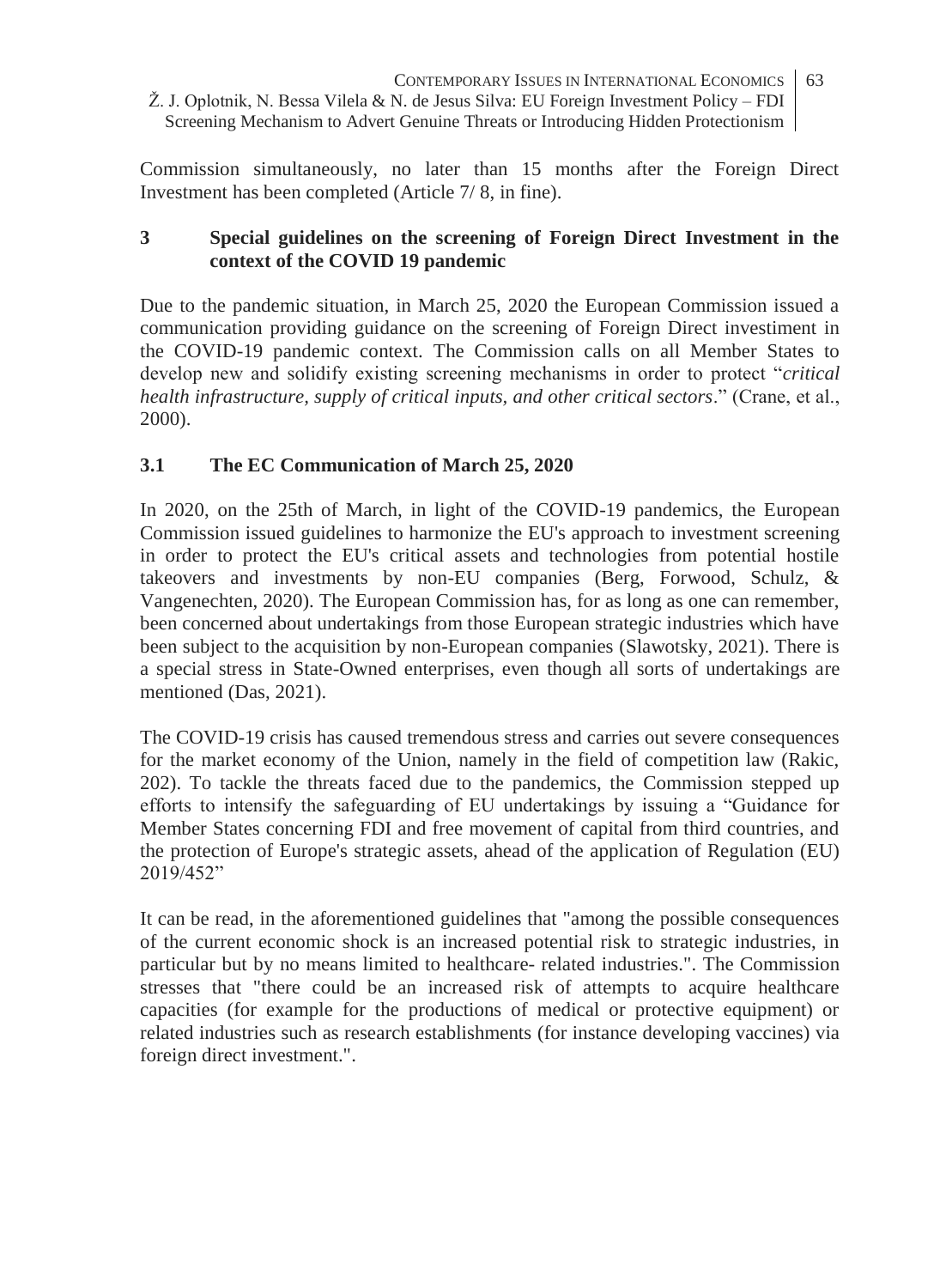### **4 The effectiveness of the FDI screening framework**

The Commission's proposal for the Framework Regulation comes to show that the EU is committed to "build an open, sustainable, fair, and rules-based order through international cooperation" and wants to "maintain an open investment environment" (COMMISSION, 2017), the provisions of the Framework Regulation may not suffice to pursue these goals effectively (Gadocha, 2020).

The Framework Regulation does not impose on the Member States the obligation to adopt the screening procedure in their national legislation. For that reason, Commission has stressed that the Member States should not only take into consideration its notbinding opinions, but also commit on their own account to take into consideration the Union's interest while conducting the screening procedure, or in general in their policy making. the Framework Regulation does not impose on the Member States the obligation to adopt the screening procedure in their national legislation.

If, on the one hand, the FDI screening regulation foresees a unified approach to the matter, providing for cooperation mechanisms, its lack of enforceability, on the other hand leaves us to wonder how effective it will actually be (Article 3). As seen above, it is up to the Member States to accept and enforce the "suggestions" of the remaining Member States, and the Commission itself, or to dully justify the reason for failing to acknowledge their "suggestions".

### **8 Conclusion**

The EU legislator has decided merely on the contextual character of the Framework Regulation, having left, at the same time, significant margin of appreciation to the Member States regarding both the adoption of screening mechanisms in the national legislation and the procedural aspects of the screening itself. As seen throughout the work, the different Member States have enacted different laws and mechanisms to in force the Regulation.

Some issues regarding the Member States obligation to fulfil the Treaty obligation, namely dose addressed in articles 4/3 TEU and 207 TFEU may be risen in the future. Issues concerning legal uncertainty, also caused by the duality of criteria, may arise in the process of deciding to invest in the EU.

Legal uncertainty may cause unwillingness to invest in EU, and, in particular, in a specific Member State, given the number of concerns regarding actual profit.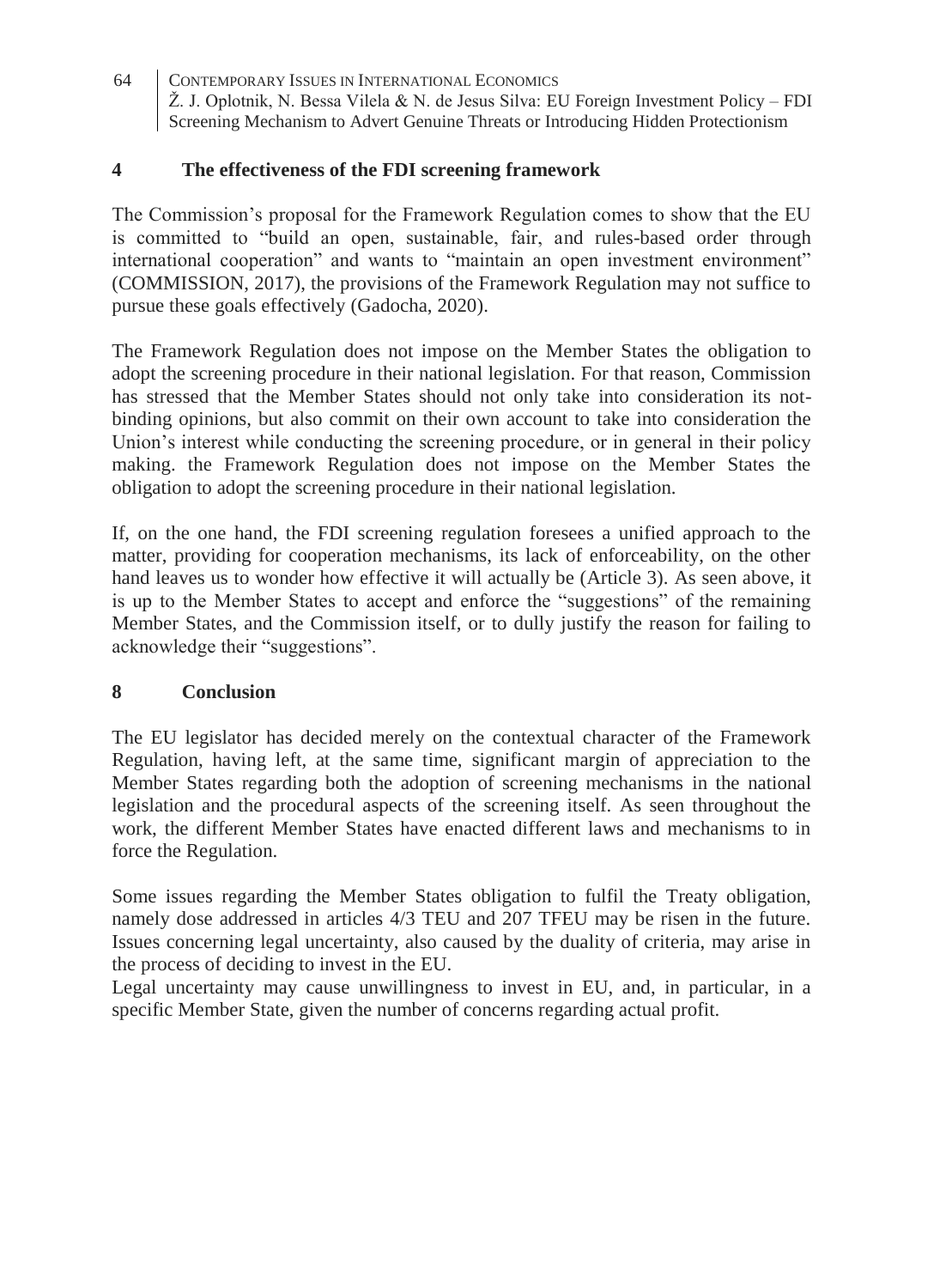#### **Acknowledgments:**

This article is based upon work from COST Action ENTER (CA17119) supported by COST (European Cooperation in Science and Technology) www.cost.eu.

#### **Notes:**

<sup>i</sup> Critical infrastructure, wheter pysical or virtual, including energy, transport, water, health, communications, media, data processing and storage, aerospace, defense, electoral or financial infrastructure and sensitive facilities, as well as land and real estate crucial fort he use of such infrastructure (according to Article 4(1) of the EU Regulation.

ii Available online at: http://trade.ec.europa.eu/doclib/docs/2019/june/tradoc\_157946.pdf (May 7, 2021).

#### **Case Law:**

Case C-367/97 Judgement of the Court of 4 June 2002, Commission of the European Communities v Portugal.

Case C-503/99 Judgment of the Court of 4 June 2002, Commission of the European Communities v Kingdom of Belgium.

Case C-483/99 Judgment of the Court of 4 June 2002, Commission of the European Communities v French Republic.

#### **Legal Sources:**

Consolidated versions of the Treaty on European Union and the Treaty on the Functioning of the European Union - Consolidated version of the Treaty on the Functioning of the European Union - Protocols - Annexes - Declarations annexed to the Final Act of the Intergovernmental Conference which adopted the Treaty of Lisbon, signed on 13 December 2007.

Regulation (EU) 2019/452 of the European Parliament and of the Council of 19 March 2019 establishing a framework for the screening of foreign direct investments into the Union.

Consolidated version of the Treaty on European Union.

#### **References:**

- Barnard, C. (2019) *The Substantive Law of the EU: The Four Freedoms* (6th Edition ed.) (Oxford: Oxford University Press).
- Berg, O., Forwood, G., Schulz, A. & Vangenechten, M. (2000, April 1) *COVID-19 – Commission issues guidelines to protect European critical assets from foreign investment*, available at https://www.whitecase.com/publications/alert/covid-19-commission-issues-guidelinesprotect-european-critical-assets-foreign (July 5, 2021).
- Bickenbach, F. & Liu, W.-H. (2018) Chinese Direct Investment in Europe Challenges for EU FDI Policy, CESifo Forum, 19(4), pp. 15-22.
- COMMISSION, E. (2017). Proposal for a Regulation of the European parliament and of the Council establishing a framework for screening of foreign direct investments into the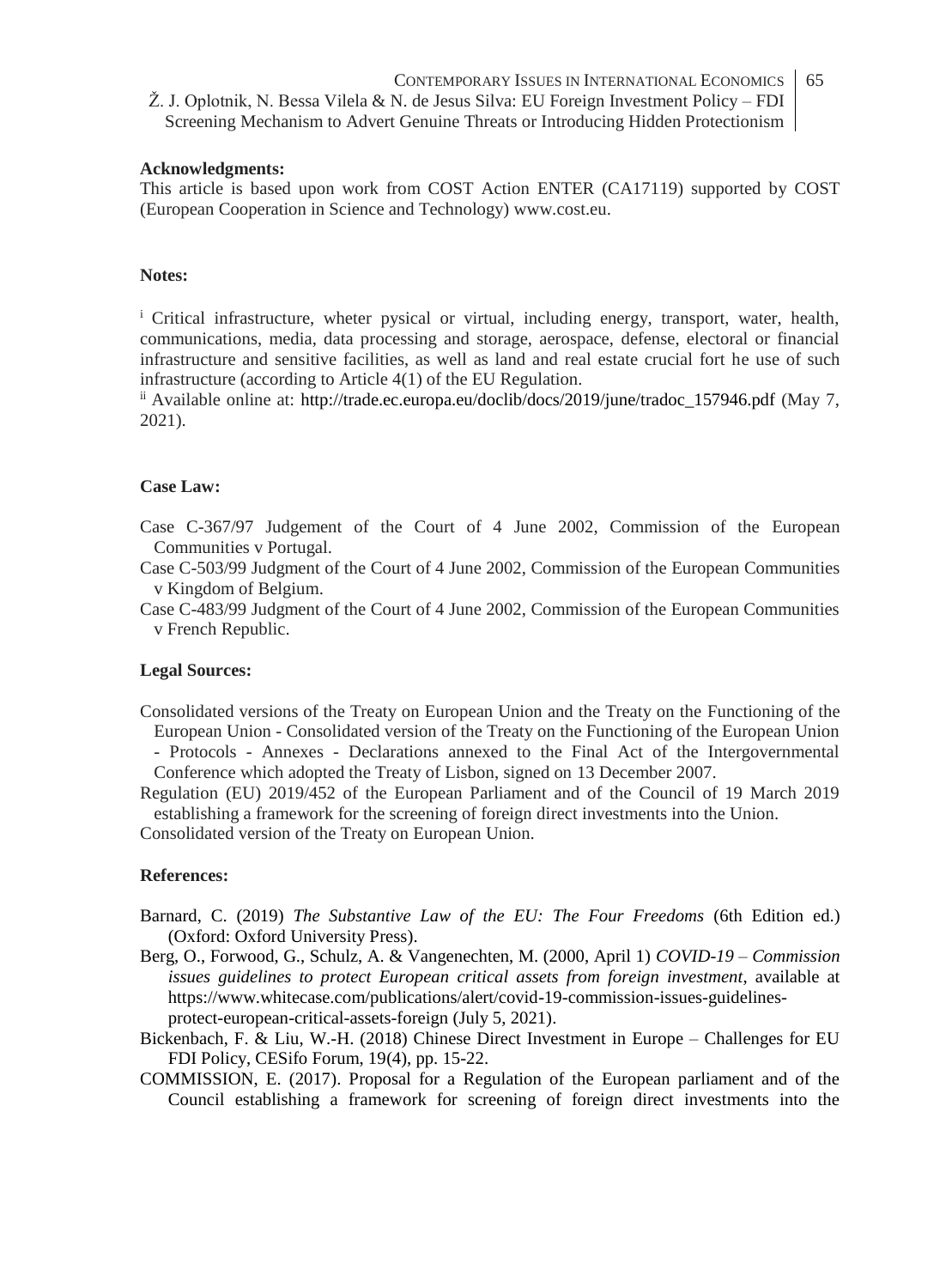European Union. Brussels, available at https://eur-lex.europa.eu/legalcontent/EN/TXT/?uri=CELEX%3A52017PC0487 (July 6, 2021).

- Crane, E., Delors, E., MEssent, J., Iodice, F., von Bieberstein, M., Ulmer, M. J., Scassellati-Sforyolini, G., Levy, N., Laprevote, F.-C., Pepper, R. & Bondarenko, K. (2000) *The EU Commission issues guidance on the screening of foreign direct investments in the context of the COVID-19 pandemic*, available at: https://www.concurrences.com/en/bulletin/newsissues/march-2020/the-eu-commission-issues-guidance-on-the-screening-of-foreign-direct (July 6, 2021).
- Cuninghame, N., Dimitrou, A. & Fosselard, D. (2020) *The EU Parliament and Council passed a regulation for the screening of foreign direct investments into the Union*, available at https://www.concurrences.com/en/bulletin/news-issues/october-2020/the-eu-parliament-andcouncil-passes-a-regulation-for-the-screening-of-foreign (July 6, 2021).
- Das, A. (2021) Predatory FDI during economic crises: insights from outbound FDI from China and host country responses, *Critical perspectives on international business,* 17(1), pp. 321- 341.
- European Chamber of Comerce (2017) *China Manufacturing 2025 – Putting Industrial Policy Ahead of Market Forces*, available at https://www.europeanchamber.com.cn/en/pressreleases/2532/european\_chamber\_report\_cautions\_against\_the\_negative\_aspects\_of\_china\_m anufacturing\_2025 (July 6, 2021).
- Gadocha, P. M. (2020) Assessing the EU Framework Regulation for the Screening of Foreign Direct Investment—What Is the Effect on Chinese Investors?, *The Chinese Journal of Global Governance, 6*(1), pp. 36-70.

Hindelang, S. (2009) *The Free Movement of Capital and Foreign Direct Investment: The Scope of Protection in EU Law* (Oxford: OUP), https://doi.org/10.1093/acprof:oso/9780199572656.001.0001.

- Knoerich, J. & Miedtank, T. (2018) The Idiosyncratic Nature of Chinese Foreign Direct Investment in Europe, *CESifo Forum*, 19 (4), 03-08
- Kolo, A. & Wälde, T. (2008) Economic crises, capital transfer restrictions and investor protection under modern investment treaties, *Capital Markets Law Journal, 3*(2), pp. 154-185.
- Kronenberger, V. (2003) He rise of the 'golden' age of free movement of capital: A comment on the golden shares judgments of the Court of Justice of the European Communities: Case C-367/98 Commission v. Portuguese Republic; Case C-483/99 Commission v. French Republic and Case C-. *European Business Organization Law Review,* 4(1), pp. 115-135.
- Moran, T. H. (2017) CFIUS and National Security: Challenges for the United States, Opportunities for the European Union, *Peterson Institute for International Economics*, 19 February 2017, available at https://piie.com/ system/files/documents/moran201702draft-c.pdf (July 6, 2021).
- Rakic, I. (202) Competition law in the age of COVID-19, *Anali Pravnog fakulteta u Beogradu,*  68(2), pp. 25-61.
- Schill, S. W. (2019) The European Union's Foreign Direct Investment Screening Paradox: Tightening Inward Investment Control to Further External Investment Liberalization, *Legal Issues of Economic Integration, 46*(2), pp. 105-128.
- Slawotsky, J. (2021) National Security Exception in an Era of Hegemonic Rivalry: Emerging Impacts on Trade and Investment, In: Chaisse, J., Choukroune, L. & Jusoh, S. (ed) *Handbook of International Investment Law and Policy*, (Singapure: Springer, Singapure), pp. 1-34.
- Theodoropoulou, E. & Catrain, L. (2020) The Foreign Investment Regulation Review: EU Overview, In: C. S. Goldman & M. Koch (eds) *The Foreign Investment Regulation Review - 8th Edition* (The Law Reviews).*.*